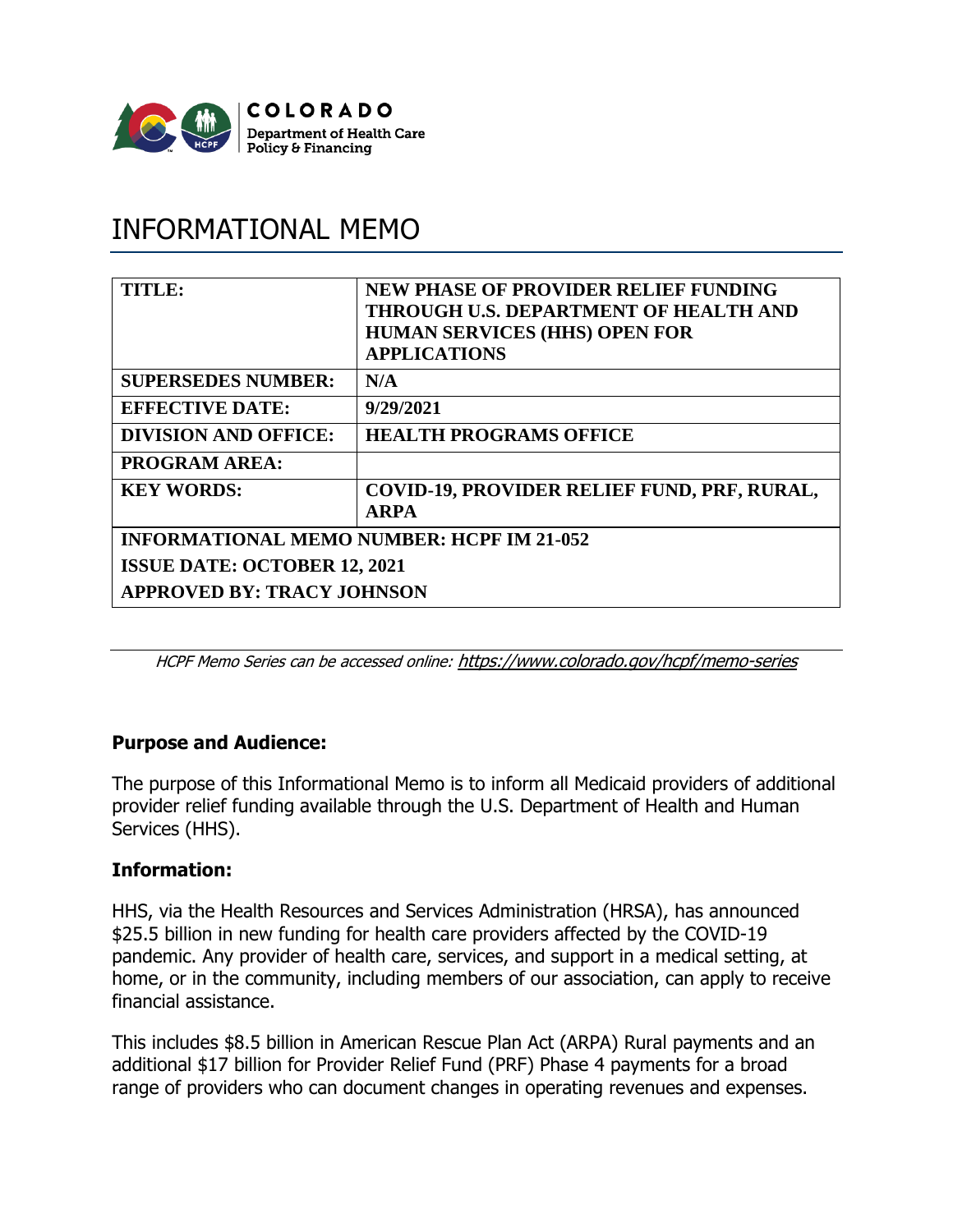

The four-week application period opened on **Sept. 29, 2021**. There is a single combined application for both programs. Providers can opt in to be considered for payments from both simultaneously. Providers must submit their completed application by the final deadline of **Oct. 26, 2021 at 9:59 p.m. MT**. Providers, who have previously created an account in the Provider Relief Fund Application and Attestation Portal and have not logged in for more than 90 days, will need to first reset their password before starting a new application.

Providers may be eligible for Phase 4 and/or ARPA Rural funding regardless of whether providers previously were eligible for, applied for, received, accepted, or rejected PRF payments.

## **What should providers know about Phase 4?**

- Payments are based on changes in operating revenue and expenses between July 1, 2020 and March 31, 2021.
- HRSA is reimbursing smaller providers for changes in operating revenues and expenses at a higher percentage compared to larger providers.
- HRSA will provide "bonus" payments based on the amount and types of services applicants provided to Medicaid, Children's Health Insurance Program (CHIP), and Medicare patients, using claims from Jan. 1, 2019 through Sept. 30, 2020, priced at the generally higher Medicare rates.

#### **What should providers know about ARPA Rural?**

- Payments are based on the amount and type of Medicare, Medicaid, and CHIP services provided to rural patients from Jan. 1, 2019 through Sept. 30, 2020, priced at the generally higher Medicare rates.
- Providers do not need to verify whether their patients live in an area that meets the definition of rural. Simply select whether your organization would like to be considered for ARPA Rural payments during the application process, and HRSA will use existing Medicaid, CHIP, and Medicare claims data to determine payments.
- Eligible providers who may not operate in an area classified as rural, but who serve rural patients, may receive ARPA Rural payments.

HRSA will host technical assistance webcasts for potential applicants to review the application process and have questions answered. Register below:

[Wednesday, Oct.](https://webex.webcasts.com/starthere.jsp?ei=1501040&tp_key=9e6da5c62b) 13,  $1 - 2$  p.m. MT

[Thursday, Oct.](https://webex.webcasts.com/starthere.jsp?ei=1501162&tp_key=4282df37c3) 21,  $1 - 2$  p.m. MT